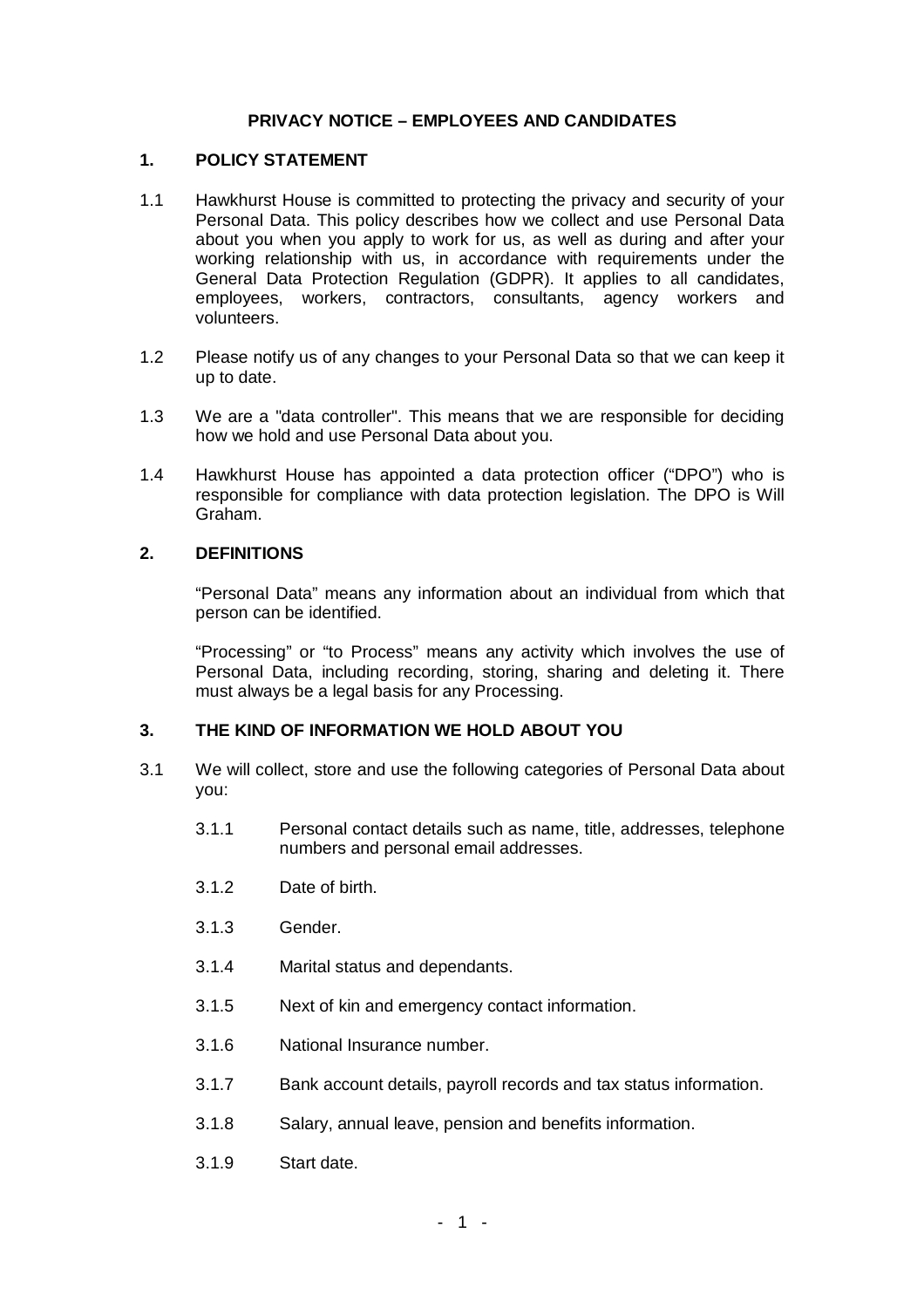- 3.1.10 Location of employment or workplace.
- 3.1.11 Copy of driving licence.
- 3.1.12 Recruitment information (including copies of right to work documentation, references, cognitive behaviour tests and other information included in a CV or cover letter or as part of the application process).
- 3.1.13 Any information you provide to us during an interview.
- 3.1.14 Employment records (including job titles, work history, working hours, training records, qualifications, registration numbers and professional memberships).
- 3.1.15 Compensation history.
- 3.1.16 Performance information.
- 3.1.17 Disciplinary and grievance information.
- 3.1.18 CCTV footage and other information obtained through electronic means.
- 3.1.19 Information about your use of our information and communications systems.
- 3.1.20 Photographs.
- 3.2 We may also collect, store and use the following "special categories" of more sensitive Personal Data:
	- 3.2.1 Information about your race or ethnicity, religious beliefs and sexual orientation.
	- 3.2.2 Information about your health, including any medical condition, health and sickness records.
	- 3.2.3 Information about criminal convictions and offences.

### **4. HOW IS YOUR PERSONAL DATA COLLECTED?**

We collect Personal Data about employees, workers and contactors through the application and recruitment process, either directly from candidates or sometimes from an employment agency or background check provider. We may sometimes collect additional information from third parties including former employers, credit reference agencies or other background check agencies. We will collect additional Personal Data in the course of job-related activities throughout the period of you working for us.

### **5. THE LEGAL BASIS FOR OUR USE OF YOUR PERSONAL DATA**

5.1 By way of example, we will use your Personal Data for the purposes set out below, some of which will overlap.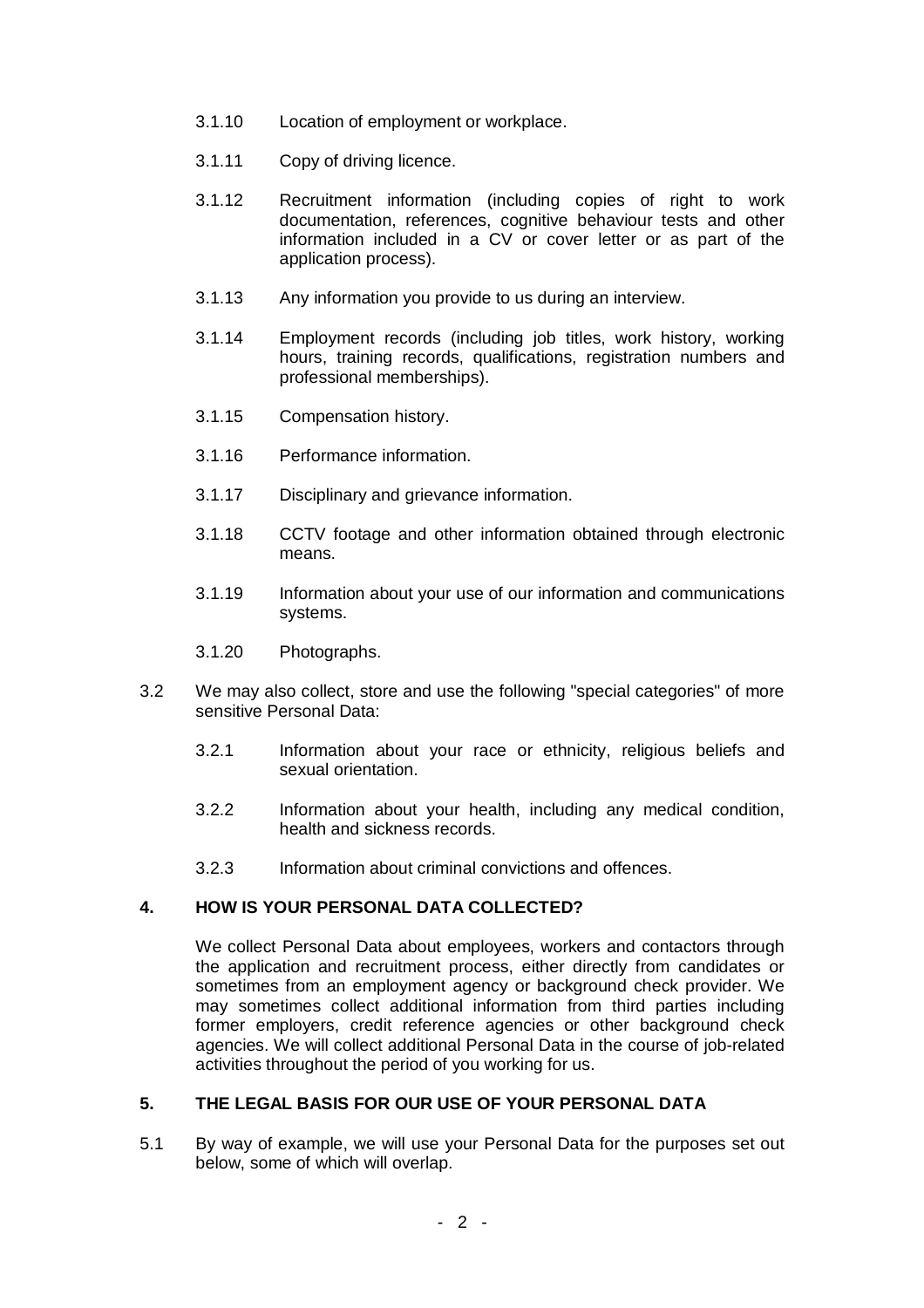#### 5.2 **Processing for the purpose of deciding whether to enter into a contract with you (or an agency acting on your behalf)**

- 5.2.1 Making a decision about your recruitment or appointment, which will include receiving Personal Data from third parties such as your referees.
- 5.2.2 Carrying out background, reference and pre-employment health checks, where applicable.
- 5.2.3 Determining the terms on which you work for us.
- 5.2.4 Checking you are legally entitled to work in the UK.
- 5.2.5 Contacting you by telephone, email or text.

#### 5.3 **Processing for the performance of a contract with you**

- 5.3.1 Contacting you by telephone, email or text.
- 5.3.2 Paying you and providing any other benefits due under the contract of employment.
- 5.3.3 Liaising with your pension provider.
- 5.3.4 Conducting performance reviews, managing performance and determining performance requirements.
- 5.3.5 Making decisions about salary reviews and compensation.
- 5.3.6 Assessing qualifications for a particular job or task, including decisions about promotions.
- 5.3.7 Making decisions about your continued employment or engagement.
- 5.3.8 Making arrangements for the termination of your employment.
- 5.3.9 Assessing education, training and development requirements.
- 5.3.10 Ascertaining your fitness to work.
- 5.3.11 Managing sickness and holiday absence.

#### 5.4 **To comply with a legal obligation to which we are subject**

- 5.4.1 Carrying out background and reference checks, where applicable.
- 5.4.2 Checking you are legally entitled to work in the UK.
- 5.4.3 Paying you, deducting tax and National Insurance contributions and liaising with HMRC.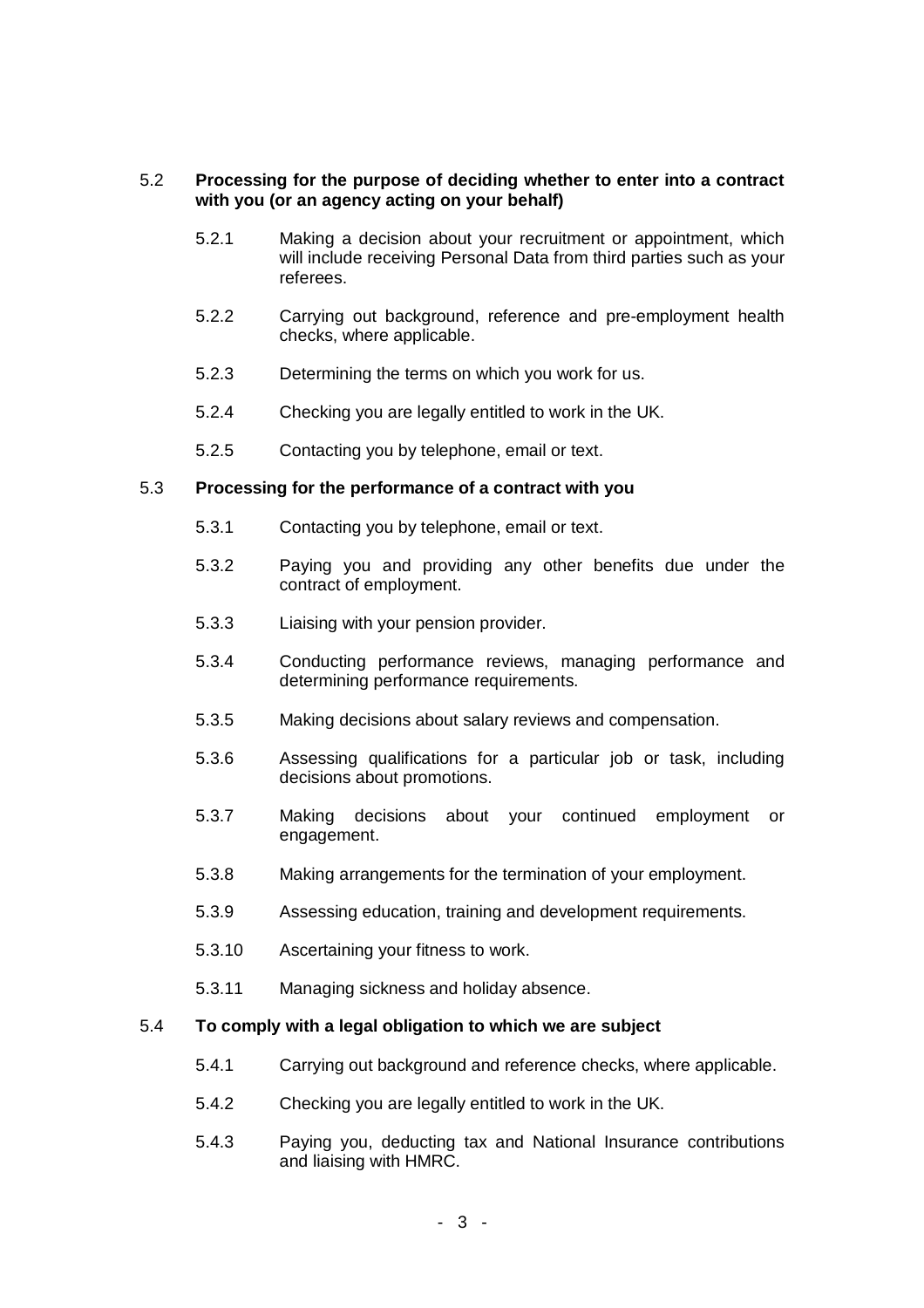- 5.4.4 Complying with health and safety legislation.
- 5.4.5 Maintaining training and time management records.

#### 5.5 **Where it is necessary for the purposes of our legitimate interests (or those of a third party) and your interests and fundamental rights do not override those interests**

- 5.5.1 Business management and planning, including accounting and auditing.
- 5.5.2 Implementing HR employee relations policies and procedures.
- 5.5.3 Dealing with legal disputes involving you, or other employees, workers and contractors, including accidents at work.
- 5.5.4 Preventing fraud and other crime.
- 5.5.5 Monitoring content and use of our information and communication systems to ensure compliance with our IT policies.
- 5.5.6 Ensuring network and information security, including preventing unauthorised access to our computer and electronic communications systems and preventing malicious software distribution.
- 5.5.7 Using photographs in connection with security.

### 5.6 **The Processing is with your consent, which can be withdrawn at any time**

5.6.1 Using photographs to publicise the work of Hawkhurst House and providing information to residents, volunteers and supporters.

#### **6. IF YOU FAIL TO PROVIDE PERSONAL DATA**

- 6.1 If you fail to provide information when requested during the application process, e.g. references, it is unlikely that we will be able to take your application further.
- 6.2 Failure to provide information when you work for us may prevent us from performing the contract with you in accordance with its terms. We will tell you about the implications of not providing the information to us.

### **7. HOW WE USE SENSITIVE PERSONAL DATA**

- 7.1 We will use your sensitive Personal Data in the following circumstances:
	- 7.1.1 In limited circumstances, with your explicit written consent.
	- 7.1.2 Where we need to carry out our legal obligations or exercise our rights in connection with employment law.
	- 7.1.3 We will use information about your race or national or ethnic origin, religious, philosophical or moral beliefs, or your sexual life or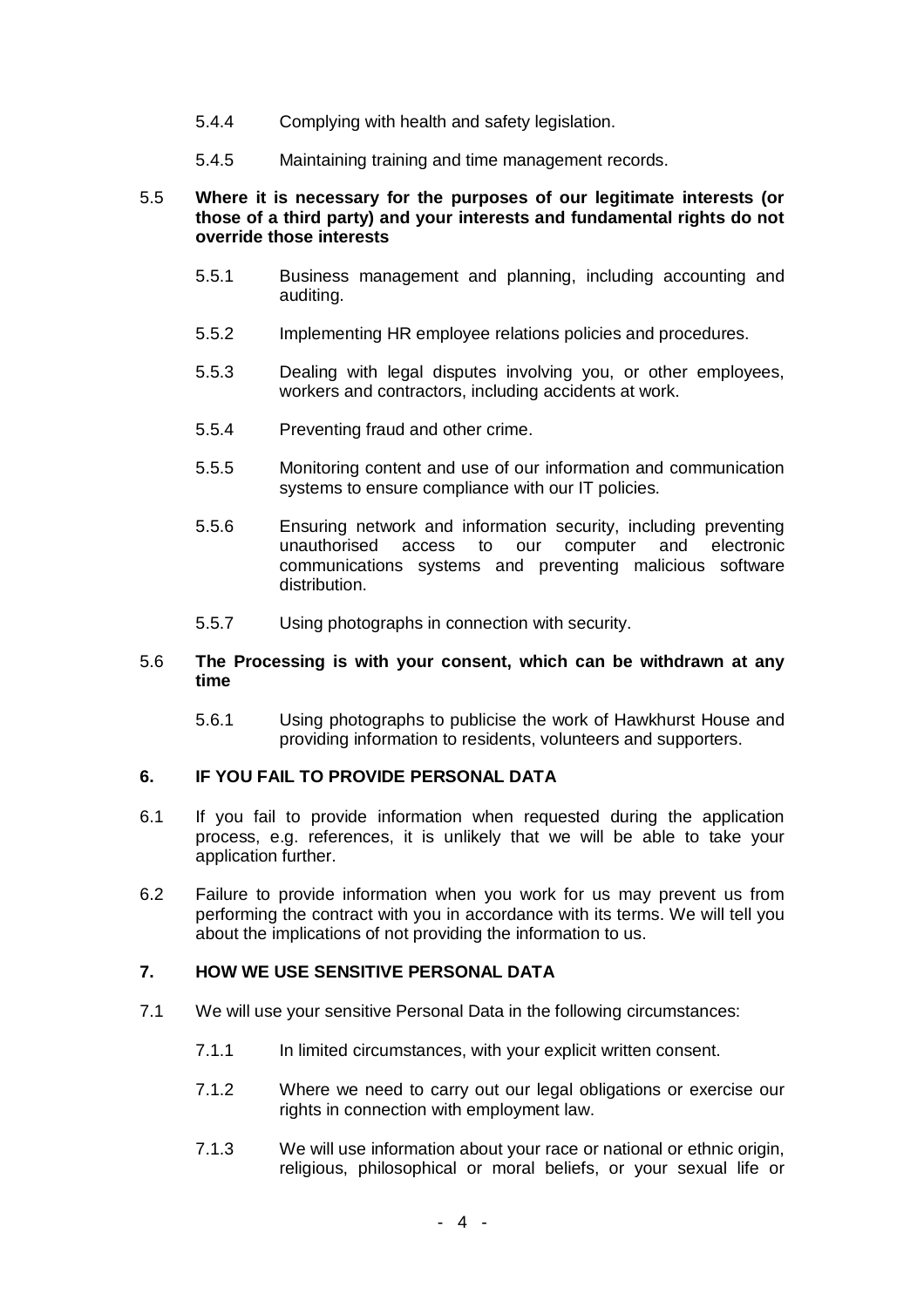sexual orientation, to ensure meaningful equal opportunity and reporting.

- 7.1.4 We will use information relating to leaves of absence, which may include sickness absence or family related leaves, to comply with employment and other laws.
- 7.1.5 We will use information about your physical or mental health, or disability status, to ensure your health and safety in the workplace and to assess your fitness to work, to provide appropriate adjustments in the workplace (or during the recruitment process, e.g. for a test or interview), to monitor and manage sickness absence and to administer benefits.
- 7.1.6 Certain roles require a high degree of integrity since they involve dealing with vulnerable residents and so we may require disclosure of your criminal records history. We will use any information that you disclose to us or that is revealed by a check with the Disclosure and Barring Service to consider your application for employment. If your application is successful, we will record that we have made the check but not the details of any convictions. We have in place an appropriate policy document and safeguards which we are required by law to maintain when processing such data.
- 7.1.7 Less commonly, we may Process sensitive Personal Data where it is needed in relation to legal claims or where it is needed to protect your interests (or someone else's interests) and you are not capable of giving your consent.

# **8. CONSENT**

- 8.1 Some types of Processing require your consent to allow us to do them. If you have ever given your consent to a specific Processing after we have requested it, you can withdraw that consent at any time.
- 8.2 For example, if you are a candidate for a role, you provided consent to our processing your Personal Data for the purposes of the recruitment exercise. You have the right to withdraw that consent at any time. To withdraw your consent, please contact our DPO. Once we have received notification that you have withdrawn your consent, we will no longer process your application and, subject to our retention policy, we will dispose of your personal data securely.

Similarly, if you notify us that you wish to withdraw your consent for a particular Processing while you work for us, we will no longer Process your Personal Data for that purpose or purposes.

8.3 Please note that the withdrawal of consent will not affect the lawfulness of any Processing before you withdrew your consent.

### **9. SHARING YOUR PERSONAL DATA**

### 9.1 **Why might you share my Personal Data with third parties?**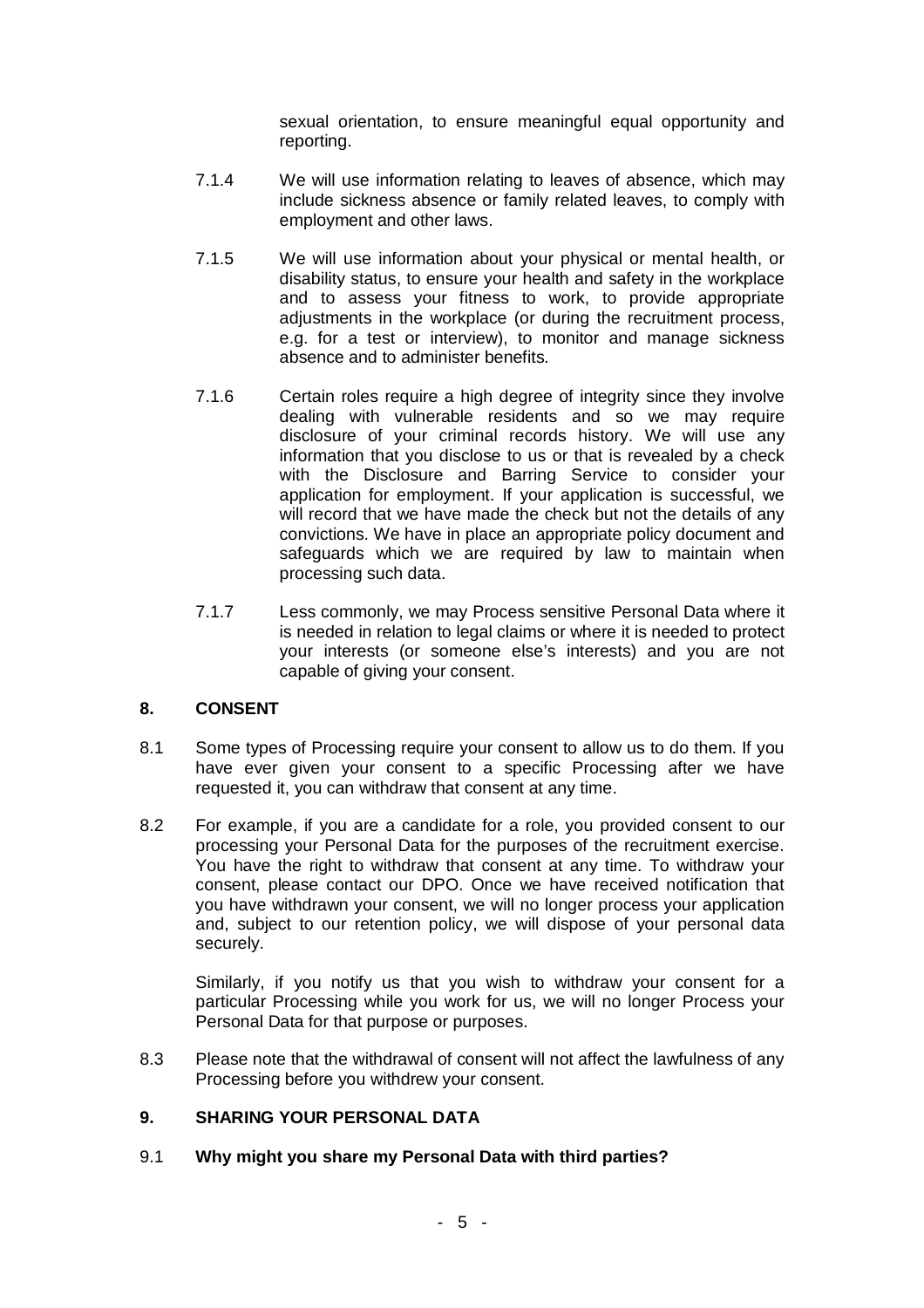We will share your Personal Data with third parties where required by law (e.g. HMRC, CQC, CCG, HSE, Environmental Health, NMDS and the Police), where it is necessary to process your application or administer the working relationship with you or where we have another legitimate interest in doing so (e.g. safeguarding our residents).

### 9.2 **Which third-party service providers Process my Personal Data?**

"Third parties" includes third-party service providers (including contractors and designated agents). The following activities may also be carried out by third-party service providers: storing your data on an online portal, payroll, pension administration, benefits provision and administration and IT services.

#### 9.3 **How secure is my information with third-party service providers**?

All our third-party service providers are required to take appropriate security measures to protect your Personal Data in line with our policies. We do not allow our third-party service providers to use your Personal Data for their own purposes. We only permit them to Process your Personal Data for specified purposes and in accordance with our instructions.

#### 9.4 **What about other third parties?**

We may share your Personal Data with other third parties. For example, your contact details and the vacancy for which you applied are passed to your referees. The Disclosure and Barring Service (DBS) Application Form is sent to the Disclosure and Barring Service. Your information may be shared with regulators such as the CQC, CCG, HSE, Environmental Health, NMDS and the Police.

### **10. DATA RETENTION**

- 10.1 If your application to work for us is unsuccessful, we will retain your records for seven months after notifying you. If we wish to retain your personal information on file, on the basis that a further opportunity may arise in the future and we may wish to consider you for that, we will write to you separately, seeking your explicit consent to retain your personal information for a fixed period on that basis.
- 10.2 If your application is successful, we will retain your employment records for seven years after employment ceases and pension records for ten years after the benefit ceases.

### **11. YOUR RIGHTS IN CONNECTION WITH PERSONAL DATA**

- 11.1 Under certain circumstances, by law you have the right to:
	- 11.1.1 Request access to your Personal Data (commonly known as a "data subject access request"). This enables you to receive a copy of the Personal Data we hold about you and to check that we are lawfully Processing it.
	- 11.1.2 Request correction of the Personal Data that we hold about you. This enables you to have any incomplete or inaccurate information we hold about you corrected.